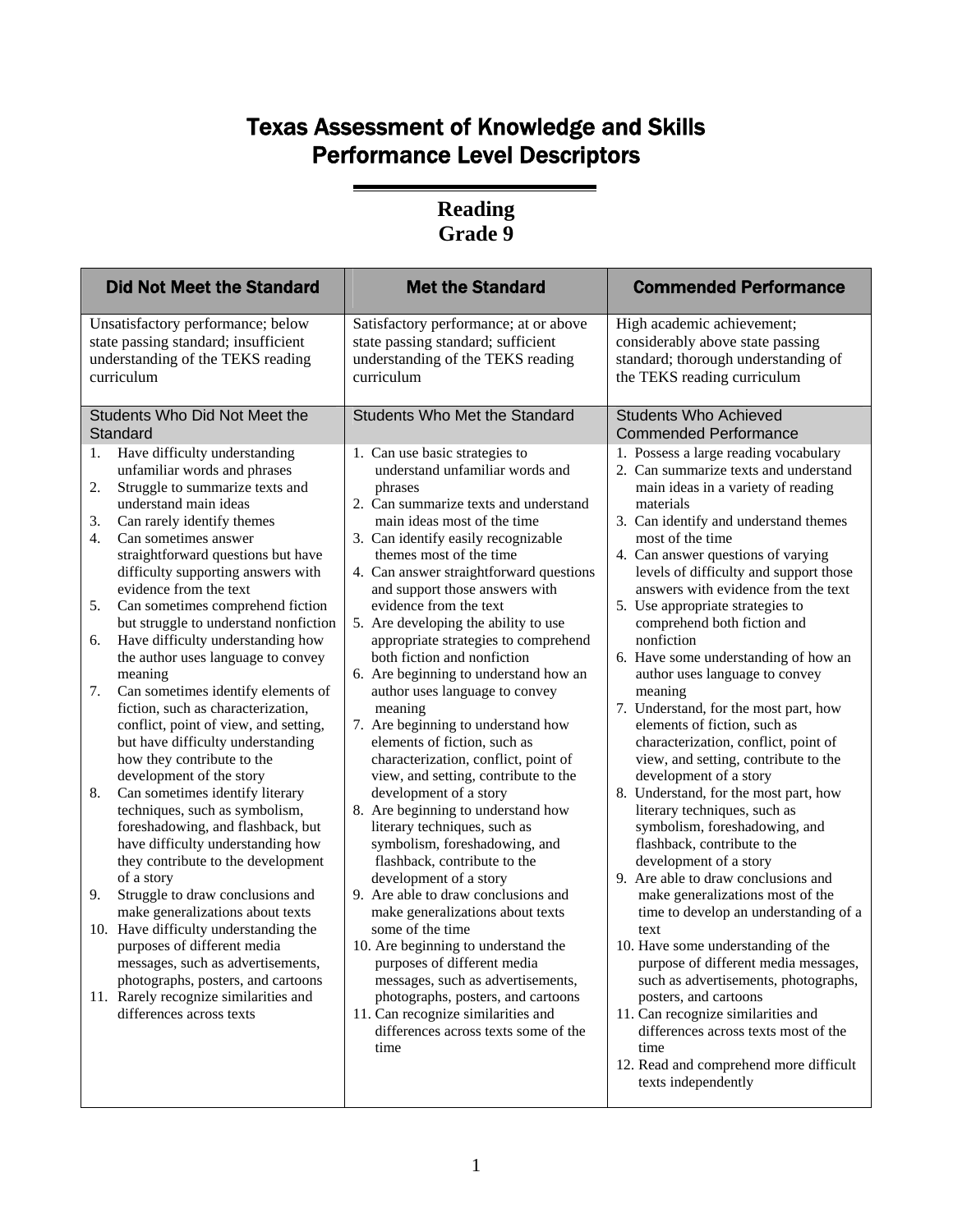## Texas Assessment of Knowledge and Skills Performance Level Descriptors

#### **English Language Arts Grade 10**

| <b>Did Not Meet the Standard</b>                                                                                                                                                                                                                                                    | <b>Met the Standard</b>                                                                                                                                                                                                                | <b>Commended Performance</b>                                                                                                                                                                                                                                   |  |
|-------------------------------------------------------------------------------------------------------------------------------------------------------------------------------------------------------------------------------------------------------------------------------------|----------------------------------------------------------------------------------------------------------------------------------------------------------------------------------------------------------------------------------------|----------------------------------------------------------------------------------------------------------------------------------------------------------------------------------------------------------------------------------------------------------------|--|
| Unsatisfactory performance; below<br>state passing standard; insufficient<br>understanding of the TEKS English<br>language arts curriculum                                                                                                                                          | Satisfactory performance; at or above<br>state passing standard; sufficient<br>understanding of the TEKS English<br>language arts curriculum                                                                                           | High academic achievement;<br>considerably above state passing<br>standard; thorough understanding of<br>the TEKS English language arts<br>curriculum                                                                                                          |  |
| Students Who Did Not Meet the<br>Standard                                                                                                                                                                                                                                           | <b>Students Who Met the Standard</b>                                                                                                                                                                                                   | <b>Students Who Achieved</b><br><b>Commended Performance</b>                                                                                                                                                                                                   |  |
| Have difficulty understanding<br>1.<br>unfamiliar words and phrases<br>Struggle to summarize texts and<br>2.<br>understand main ideas<br>Can rarely identify themes<br>3.<br>4.<br>Can sometimes answer<br>straightforward questions but have<br>difficulty supporting answers with | Can use a variety of strategies to<br>1.<br>understand unfamiliar words and<br>phrases<br>2.<br>Can summarize texts and<br>understand main ideas in a variety<br>of reading materials<br>3.<br>Can identify themes most of the<br>time | 1.<br>Are able to use an enriched<br>vocabulary to improve reading<br>comprehension and to enhance<br>writing<br>2.<br>Can identify and interpret themes<br>in a variety of texts<br>3.<br>Can answer questions of varying<br>levels of difficulty and support |  |
| evidence from the text<br>Can sometimes comprehend<br>5.<br>fiction but struggle to understand<br>nonfiction                                                                                                                                                                        | 4.<br>Can answer questions and support<br>those answers with evidence from<br>the text<br>Use appropriate strategies to<br>5.                                                                                                          | those answers with evidence from<br>the text<br>4.<br>Use appropriate strategies to<br>analyze both fiction and                                                                                                                                                |  |
| Have difficulty understanding how<br>6.<br>the author uses language to convey<br>meaning                                                                                                                                                                                            | comprehend both fiction and<br>nonfiction some of the time<br>Have some understanding of how<br>6.                                                                                                                                     | nonfiction most of the time<br>5.<br>Understand, for the most part,<br>how an author uses language to                                                                                                                                                          |  |
| Can sometimes identify elements<br>7.<br>of fiction, such as characterization,<br>conflict, point of view, and setting,<br>but have difficulty understanding<br>how they contribute to the<br>development of the story                                                              | an author uses language to convey<br>meaning<br>7.<br>Show some understanding of how<br>elements of fiction, such as<br>characterization, conflict, point of<br>view, and setting, contribute to the                                   | convey meaning<br>Understand, for the most part,<br>6.<br>how elements of fiction, such as<br>characterization, conflict, point of<br>view, and setting, contribute to<br>the development of a story                                                           |  |
| Can sometimes identify literary<br>8.<br>techniques, such as symbolism,<br>foreshadowing, and flashback, but<br>have difficulty understanding how<br>they contribute to the development<br>of a story                                                                               | development of a story<br>Show some understanding of how<br>8.<br>literary techniques, such as<br>symbolism, foreshadowing, and<br>flashback, contribute to the<br>development of a story                                              | Understand, for the most part,<br>7.<br>how literary techniques, such as<br>symbolism, foreshadowing, and<br>flashback, contribute to the<br>development of a story<br>8.<br>Are able to draw insightful                                                       |  |
| Struggle to draw conclusions and<br>9.<br>make generalizations about texts                                                                                                                                                                                                          | 9.<br>Are able to draw conclusions and<br>make generalizations about texts                                                                                                                                                             | conclusions and make meaningful<br>generalizations to develop a                                                                                                                                                                                                |  |
| 10. Have difficulty understanding the<br>purposes of different media<br>messages, such as advertisements,<br>photographs, posters, and cartoons                                                                                                                                     | most of the time<br>10. Show some understanding of the<br>purposes of different media<br>messages, such as advertisements,                                                                                                             | thorough understanding of a text<br>9.<br>Understand, for the most part, the<br>purpose of different media<br>messages, such as                                                                                                                                |  |
| 11. Rarely recognize similarities and<br>differences across texts                                                                                                                                                                                                                   | photographs, posters, and cartoons<br>11. Are developing the ability to                                                                                                                                                                | advertisements, photographs,<br>posters, and cartoons                                                                                                                                                                                                          |  |
| 12. Rarely use prewriting strategies to                                                                                                                                                                                                                                             | analyze ideas across texts                                                                                                                                                                                                             | Are able to analyze ideas across<br>10.                                                                                                                                                                                                                        |  |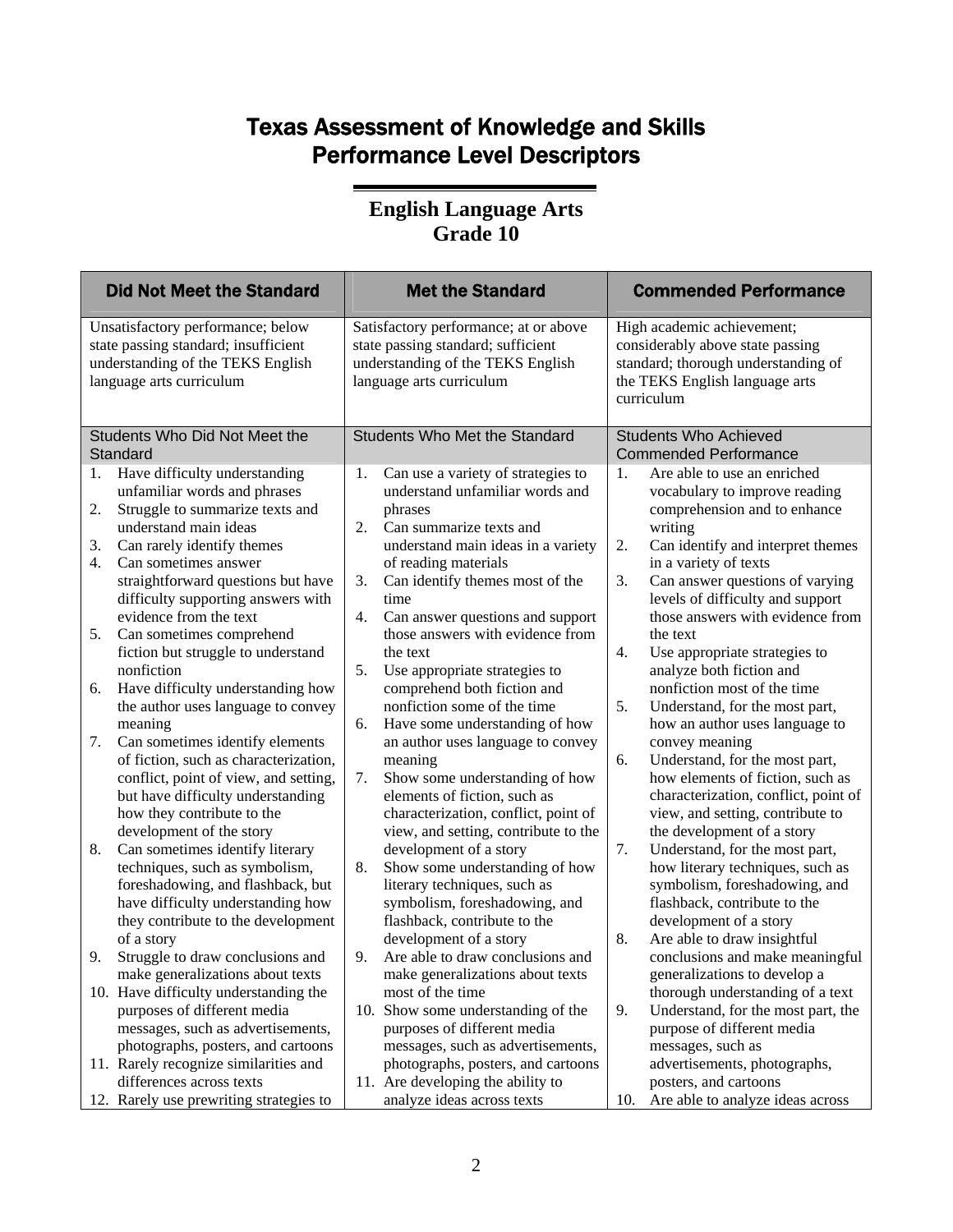generate and organize ideas

- 13. Struggle to organize ideas in a logical way
- 14. Have a limited ability to vary written responses to accomplish specific purposes
- 15. Have little awareness of personal strengths and weaknesses as a writer
- 16. Have difficulty making stylistic choices when writing
- 17. Have difficulty focusing on a writing topic and often include information that does not contribute to the piece of writing
- 18. Struggle to develop ideas
- 19. Struggle to make writing engaging and authentic
- 20. Have difficulty using revision strategies to improve the quality of a piece of writing
- 21. Have little ability to apply English language conventions, such as correct sentence structure, grammar, usage, spelling, capitalization, and punctuation
- 12. Use some prewriting strategies to generate and organize ideas
- 13. Have some ability to organize ideas in a logical way
- 14. Have some ability to vary written responses to accomplish specific purposes
- 15. Have some awareness of personal strengths and weaknesses as a writer
- 16. Have some ability to make stylistic choices when writing
- 17. Focus on the writing topic most of the time
- 18. Have some ability to develop ideas that contribute to the meaning of a piece of writing
- 19. Have some ability to make writing engaging and authentic
- 20. Use some revision strategies to improve the quality of a piece of writing
- 21. Have some ability to apply English language conventions, such as correct sentence structure, grammar, usage, spelling, capitalization, and punctuation

texts most of the time

- 11. Read and comprehend more difficult texts independently
- 12. Consistently use prewriting strategies to generate and organize ideas
- 13. Organize ideas in a logical way to enhance the effectiveness of a piece of writing
- 14. Are able to vary written responses to accomplish specific purposes
- 15. Have a strong awareness of personal strengths and weaknesses as a writer
- 16. Make effective stylistic choices when writing
- 17. Focus on the topic to strengthen the coherence of a piece of writing
- 18. Develop ideas in depth and take compositional risks that contribute to the meaning of a piece of writing
- 19. Produce writing that is engaging and authentic
- 20. Use effective revision strategies to improve the quality of a piece of writing
- 21. Consistently apply English language conventions, such as correct sentence structure, grammar, usage, spelling, capitalization, and punctuation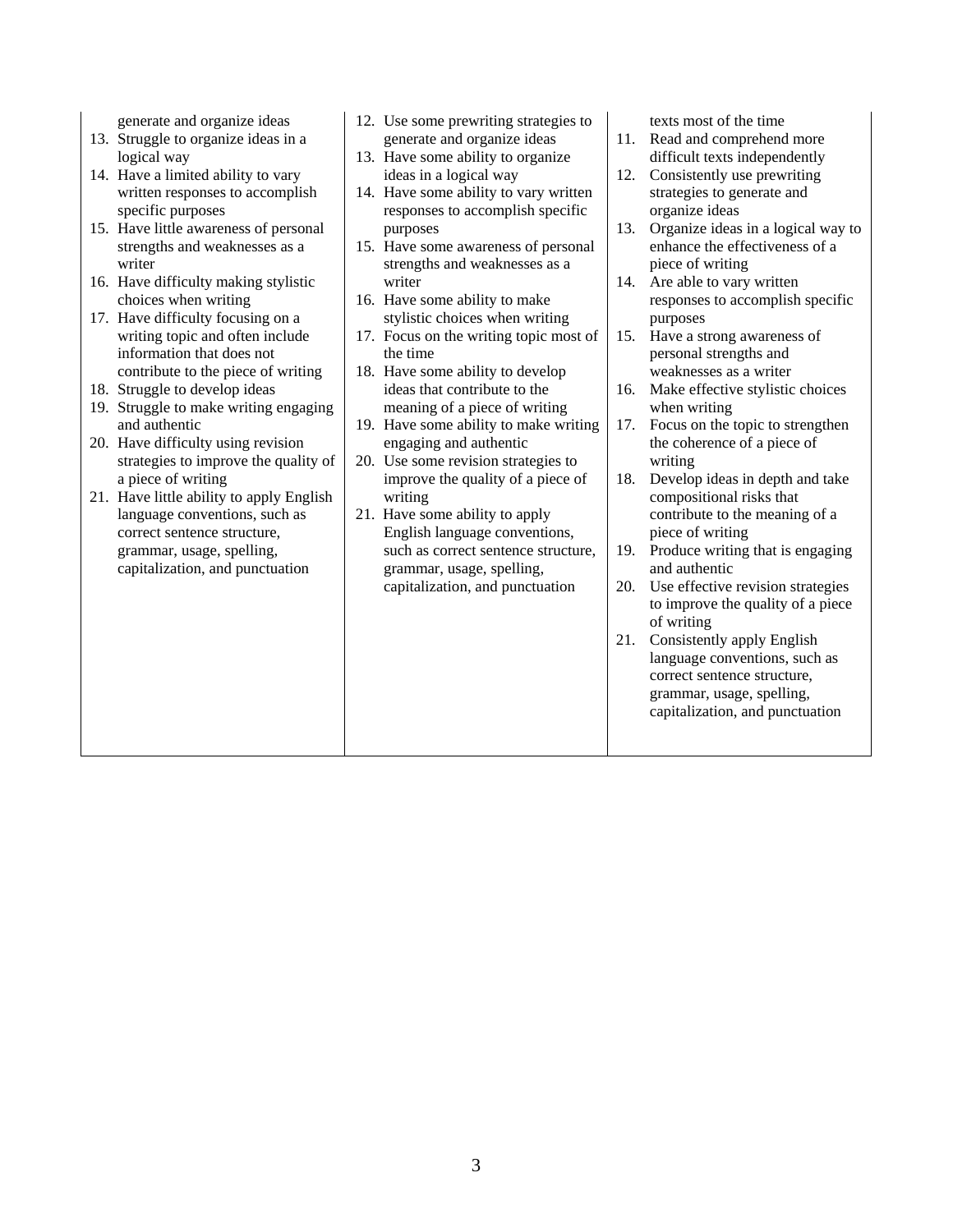## Texas Assessment of Knowledge and Skills Performance Level Descriptors

#### **English Language Arts Grade 11**

| <b>Did Not Meet the Standard</b>                                                                                                           |                                                                                                                                                                                                                                                                                                                                                                                                                                                                                                                                                                                                                                                     | <b>Met the Standard</b>                                                                                                                      |                                                                                                                                                                                                                                                                                                                                                                                                                                                                                                                                                       | <b>Commended Performance</b>                                 |                                                                                                                                                                                                                                                                                                                                                                                                                                                                                                                                                                                                     |
|--------------------------------------------------------------------------------------------------------------------------------------------|-----------------------------------------------------------------------------------------------------------------------------------------------------------------------------------------------------------------------------------------------------------------------------------------------------------------------------------------------------------------------------------------------------------------------------------------------------------------------------------------------------------------------------------------------------------------------------------------------------------------------------------------------------|----------------------------------------------------------------------------------------------------------------------------------------------|-------------------------------------------------------------------------------------------------------------------------------------------------------------------------------------------------------------------------------------------------------------------------------------------------------------------------------------------------------------------------------------------------------------------------------------------------------------------------------------------------------------------------------------------------------|--------------------------------------------------------------|-----------------------------------------------------------------------------------------------------------------------------------------------------------------------------------------------------------------------------------------------------------------------------------------------------------------------------------------------------------------------------------------------------------------------------------------------------------------------------------------------------------------------------------------------------------------------------------------------------|
| Unsatisfactory performance; below<br>state passing standard; insufficient<br>understanding of the TEKS English<br>language arts curriculum |                                                                                                                                                                                                                                                                                                                                                                                                                                                                                                                                                                                                                                                     | Satisfactory performance; at or above<br>state passing standard; sufficient<br>understanding of the TEKS English<br>language arts curriculum |                                                                                                                                                                                                                                                                                                                                                                                                                                                                                                                                                       |                                                              | High academic achievement;<br>considerably above state passing<br>standard; thorough understanding of<br>the TEKS English language arts<br>curriculum                                                                                                                                                                                                                                                                                                                                                                                                                                               |
|                                                                                                                                            | Students Who Did Not Meet the<br>Standard                                                                                                                                                                                                                                                                                                                                                                                                                                                                                                                                                                                                           | <b>Students Who Met the Standard</b>                                                                                                         |                                                                                                                                                                                                                                                                                                                                                                                                                                                                                                                                                       | <b>Students Who Achieved</b><br><b>Commended Performance</b> |                                                                                                                                                                                                                                                                                                                                                                                                                                                                                                                                                                                                     |
| 1.<br>2.<br>3.<br>4.<br>5.<br>6.<br>7.                                                                                                     | Have difficulty understanding<br>unfamiliar words and phrases<br>Struggle to summarize texts and<br>understand main ideas<br>Can rarely identify themes<br>Can sometimes answer<br>straightforward questions but have<br>difficulty supporting answers with<br>evidence from the text<br>Can sometimes comprehend<br>fiction but struggle to understand<br>nonfiction<br>Have difficulty understanding how<br>the author uses language to convey<br>meaning<br>Can sometimes identify elements<br>of fiction, such as characterization,<br>conflict, point of view, and setting,<br>but have difficulty understanding<br>how they contribute to the | 1.<br>2.<br>3.<br>4.<br>5.<br>6.                                                                                                             | Can use effective strategies to<br>understand unfamiliar words<br>phrases<br>Can summarize texts and<br>understand main ideas in<br>increasingly complex reading<br>materials<br>Can identify themes in<br>increasingly complex reading<br>materials<br>Can answer increasingly complex<br>questions and support those<br>answers with evidence from the<br>text<br>Use appropriate strategies to<br>comprehend both fiction and<br>nonfiction most of the time<br>Understand, for the most part,<br>how an author uses language to<br>convey meaning | 1.<br>2.<br>3.<br>4.<br>5.<br>6.                             | Are able to use an extensive<br>vocabulary to improve reading<br>comprehension and to enhance<br>writing<br>Can interpret and evaluate themes<br>in a variety of texts and can<br>connect these themes to<br>themselves and to real life<br>Can answer questions of varying<br>levels of difficulty and support<br>those answers with evidence from<br>the text<br>Use appropriate strategies to<br>analyze both fiction and<br>nonfiction<br>Understand, for the most part,<br>how an author uses language to<br>convey meaning in increasingly<br>complex texts<br>Understand, for the most part, |
| 8.<br>9.                                                                                                                                   | development of the story<br>Can sometimes identify literary<br>techniques, such as symbolism,<br>foreshadowing, and flashback, but<br>have difficulty understanding how<br>they contribute to the development<br>of a story<br>Struggle to draw conclusions and<br>make generalizations about texts                                                                                                                                                                                                                                                                                                                                                 | 7.<br>8.                                                                                                                                     | Understand, for the most part,<br>how elements of fiction, such as<br>characterization, conflict, point of<br>view, and setting, contribute to the<br>development of a story<br>Understand, for the most part,<br>how literary techniques, such as<br>symbolism, foreshadowing, and<br>flashback, contribute to the                                                                                                                                                                                                                                   | 7.                                                           | how elements of fiction, such as<br>characterization, conflict, point of<br>view, and setting, contribute to<br>the development of a story<br>Understand, for the most part,<br>how literary techniques such as<br>symbolism, foreshadowing, and<br>flashback, contribute to the<br>development of a story                                                                                                                                                                                                                                                                                          |
|                                                                                                                                            | 10. Have difficulty understanding the<br>purposes of different media<br>messages, such as advertisements,<br>photographs, posters, and cartoons<br>11. Rarely recognize similarities and<br>differences across texts<br>12. Rarely use prewriting strategies to                                                                                                                                                                                                                                                                                                                                                                                     | 9.<br>10.                                                                                                                                    | development of a story<br>Are able to draw conclusions and<br>make generalizations about<br>increasingly complex texts most<br>of the time<br>Understand, for the most part, the<br>purposes of different media                                                                                                                                                                                                                                                                                                                                       | 8.<br>9.                                                     | Are able to draw insightful<br>conclusions and make meaningful<br>generalizations to develop a<br>thorough understanding of a text<br>Understand the purpose of<br>different media messages such as<br>advertisements, photographs,                                                                                                                                                                                                                                                                                                                                                                 |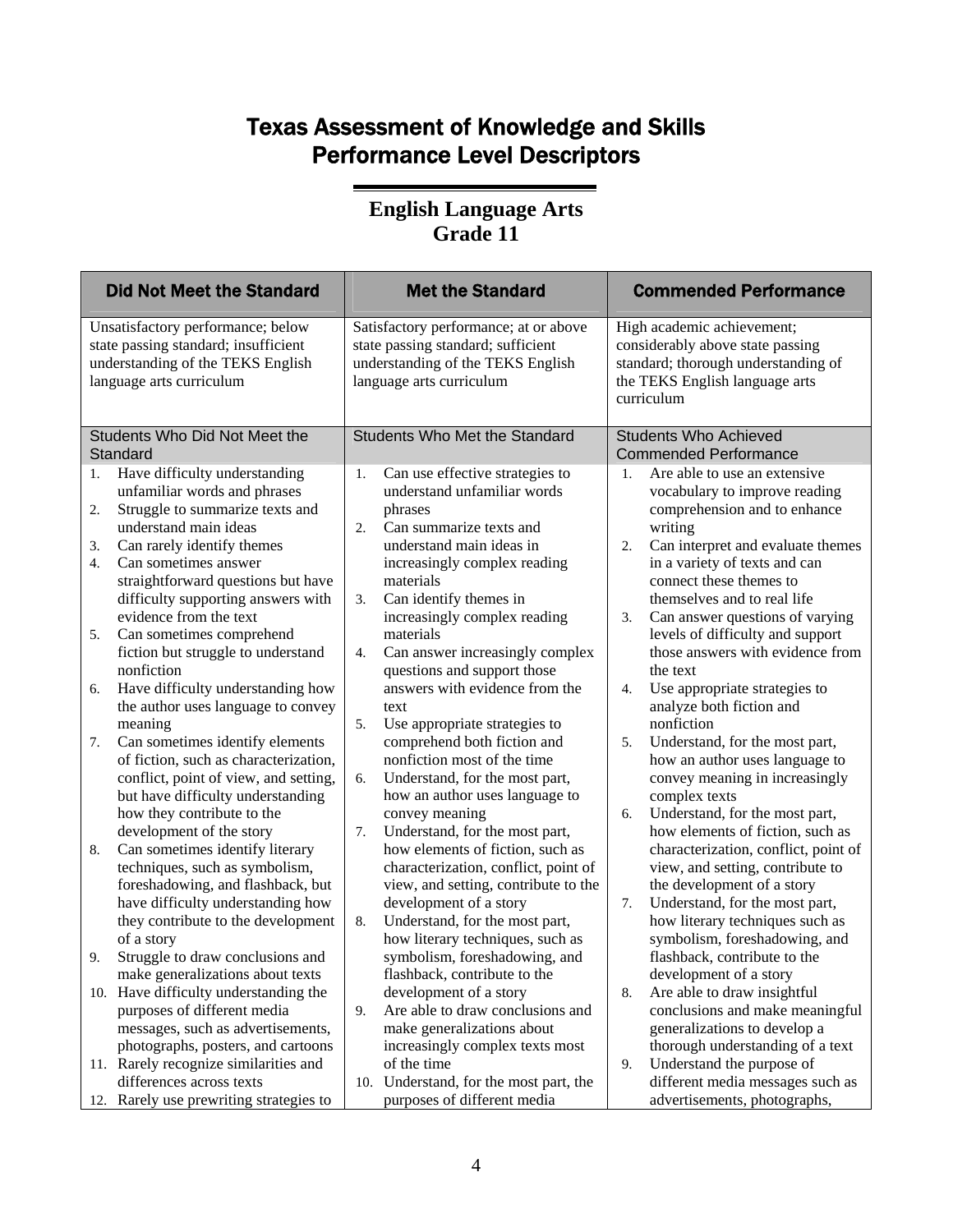generate and organize ideas

- 13. Struggle to organize ideas in a logical way
- 14. Have a limited ability to vary written responses to accomplish specific purposes
- 15. Have little awareness of personal strengths and weaknesses as a writer
- 16. Have difficulty making stylistic choices when writing
- 17. Have difficulty focusing on a writing topic and often include information that does not contribute to the piece of writing
- 18. Struggle to develop ideas
- 19. Struggle to make writing engaging and authentic
- 20. Have difficulty using revision strategies to improve the quality of a piece of writing
- 21. Have little ability to apply English language conventions such as correct sentence structure, grammar, usage, spelling, capitalization, and punctuation

messages, such as advertisements, photographs, posters, and cartoons

- 11. Show some ability to analyze ideas across texts
- 12. Use some prewriting strategies to generate and organize ideas
- 13. Have the ability to organize ideas in a logical way
- 14. Have some ability to vary written responses to accomplish specific purposes
- 15. Have some awareness of personal strengths and weaknesses as a writer
- 16. Have some ability to make stylistic choices when writing
- 17. Focus on the writing topic most of the time
- 18. Have some ability to develop ideas that contribute to the meaning of a piece of writing.
- 19. Have some ability to make writing engaging and authentic
- 20. Use some revision strategies to improve the quality of a piece of writing
- 21. Have some ability to apply English language conventions, such as correct sentence structure, grammar, usage, spelling, capitalization, and punctuation

posters, and cartoons

- 10. Are able to analyze ideas across texts
- 11. Read and comprehend more difficult texts independently
- 12. Consistently use prewriting strategies to generate and organize ideas
- 13. Organize ideas in a logical way to enhance the effectiveness of a piece of writing
- 14. Are able to vary written responses to accomplish specific purposes
- 15. Have a strong awareness of personal strengths and weaknesses as a writer
- 16. Make effective stylistic choices when writing
- 17. Focus on the topic to strengthen the coherence of a piece of writing
- 18. Develop ideas in depth and take compositional risks that contribute to the meaning of a piece of writing
- 19. Produce writing that is engaging and authentic
- 20. Use effective revision strategies to improve the quality of a piece of writing
- 21. Consistently apply English language conventions, such as correct sentence structure, grammar, usage, spelling, capitalization, and punctuation